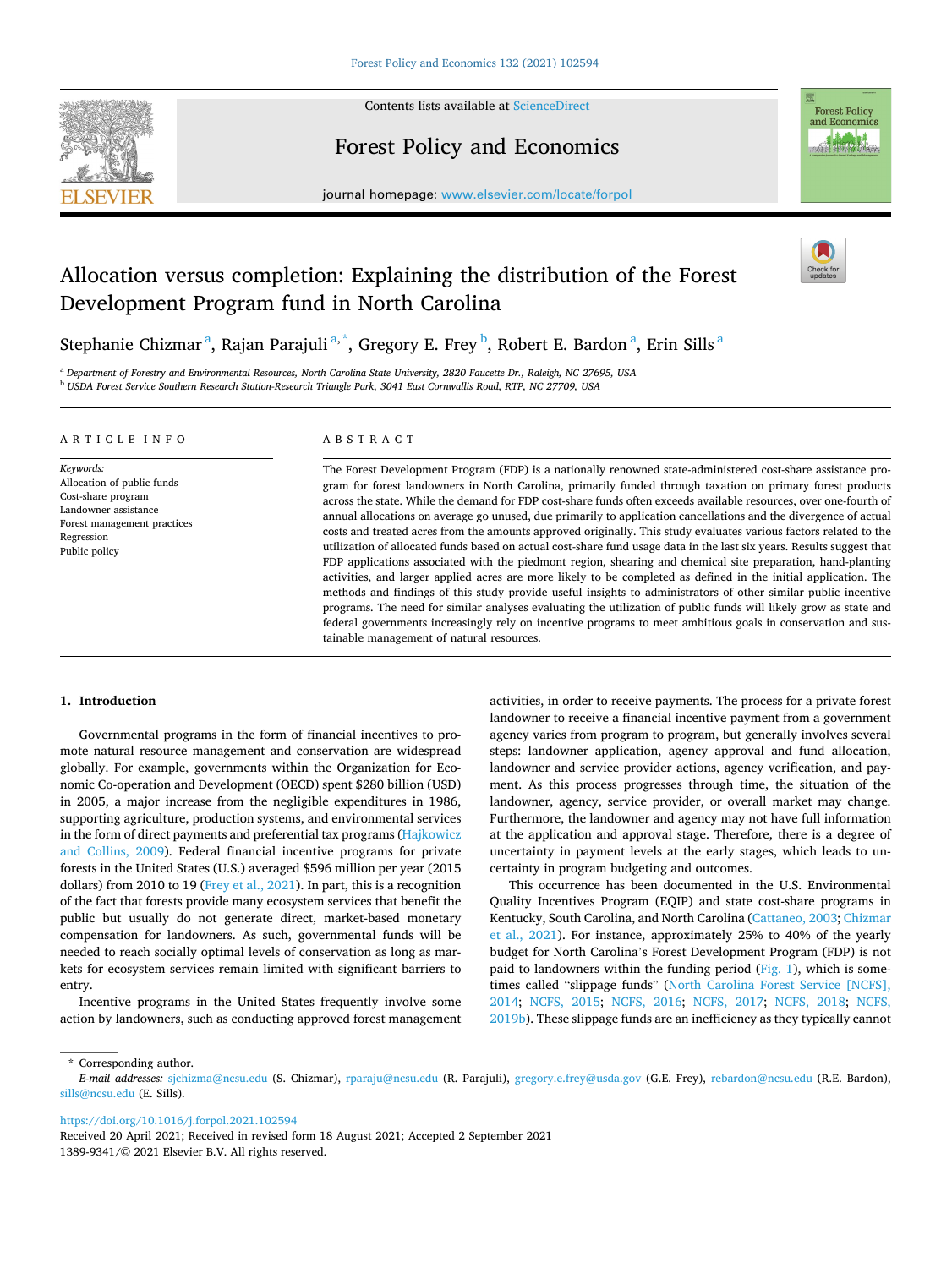<span id="page-1-0"></span>be used to fund additional applications until the next funding period, potentially delaying the implementation of management and conservation practices. In fact, the unused funds may not be realized by FDP administrators for one to two years after approval, at which time the FDP administrators initiate contact with the applicants for an update. After this period, unused allocations are rolled into the next funding period to be redistributed to new cost-share applicants.

The main purpose of this study is to examine the factors associated with the fuller utilization of allocated funds under the FDP program in NC. More specifically, we investigate the accomplishments of the FDP applications funded between 2015 and 2020 and, through four predictive models, and explore which attributes are correlated with the greater implementation of allocated cost-share dollars. The modeling framework used in this study may be adapted and applied to other limitedbudget public incentive programs to evaluate which characteristics drive their ability to meet their objectives, which the literature identifies as a growing need [\(Keene and Pullin, 2011\)](#page-8-0).

Several past studies attempted to identify evidence of capital substitution of private investment by public dollars, primarily through the use of survey data ([Cohen, 1983](#page-8-0); [Boyd, 1984](#page-8-0); [de Steiguer, 1984](#page-8-0); [Brooks,](#page-8-0)  [1985;](#page-8-0) [Royer, 1987](#page-9-0); [Lee et al., 1992;](#page-8-0) [Hardie and Parks, 1996](#page-8-0)). While subsidizing reforestation efforts that might have occurred without assistance is a consequence of concern for some, capital substitution is relatively innocuous in its impacts on timber prices. We also did not have access to a primary survey to assess determinants impacting landowner behavior on private forestlands. As such, this study differs from past research by utilizing extensive administrative data from approved applications to examine the factors associated with the fuller utilization of cost-share allocations.

The [Trillion Trees \(2020\)](#page-9-0) global mission also makes this study especially timely. The mission will require the U.S., as well other nations, to increasingly rely on forest incentive programs to meet the proposed reforestation goal: re-grow, save from loss, and better protect one trillion trees around the world by 2050 ([Trillion Trees, 2020\)](#page-9-0). At the national level, the 2018 Farm Bill was projected to outlay approximately \$60 billion to support both commodity and conservation programs from 2019 to 2023 ([USDA Economic Research Service \[ERS\], 2020\)](#page-9-0). At the state-level in the U.S., programs such as the FDP will be needed in addition to federal efforts to meet the country's ambitious goal [\(Chizmar](#page-8-0)  [et al., 2021\)](#page-8-0).

# **2. North Carolina's forest development program**

## *2.1. Program background and history*

The FDP has supported private investment in forest management on over 1.3 million acres since state legislation established the program in 1977 [\(NCFS, 2020a\)](#page-9-0). The NC Forest Service (NCFS) administers the FDP as the state's forestry gateway program: landowners enroll for the financial benefits but learn about water quality and forest health through implementation of recommended management practices ([NCFS, 2019a\)](#page-9-0). The FDP compensates landowners through direct reimbursements known as cost-share payments ([Mehmood and Zhang,](#page-8-0)  [2002;](#page-8-0) [Cubbage et al., 2020\)](#page-8-0) to address barriers to investment efforts such as limited capital and cash flow in the initial years of the investment ([Haines, 1995](#page-8-0); [Granskog et al., 2002\)](#page-8-0). Table 1 presents a timeline of the program history.

Subsidized management activities expanded from tree planting over time to include site preparation and timber stand improvement practices ([North Carolina Division of Forest Resources, 2009](#page-9-0)). Beginning in 1987, the administrators of the FDP were authorized to designate a portion of

**Table 1**  Forest development program timeline.

| Fiscal<br>year | Description                                                                               |
|----------------|-------------------------------------------------------------------------------------------|
| 1979           | First year of Forest Development Program and beginning of waiting list                    |
| 1984           | Trial for "tree planting only" special allocation and decreased cost-share<br>rate to 50% |
| 1985           | Decreased cost-share rate again to 40% and established maximum<br>prevailing rates        |
| 1987           | Special allocations allotted permanently for "plant-only" and Mountain<br>region projects |
| 1992           | No state appropriations                                                                   |
| 1993           | No state appropriations                                                                   |
| 1994           | Cost-share rates for longleaf pine, hardwoods, and wetland species<br>increased to 60%    |
| 2007           | Non-recurring special allocation of \$600,000                                             |
| 2008           | Funding for forest stand improvement practices available for request                      |
| 2009           | Last year of state appropriations                                                         |
| 2017           | One-time allocation of \$75,000 and unused reserve funds pay-off<br>waiting list          |
| 2019           | Waiting list reinitiated and moved to lottery-based distribution                          |
| 2020           | First year of lottery and allocations weighted by district economic<br>distribution       |



**Fig. 1.** Forest development program reimbursements and unused allocations.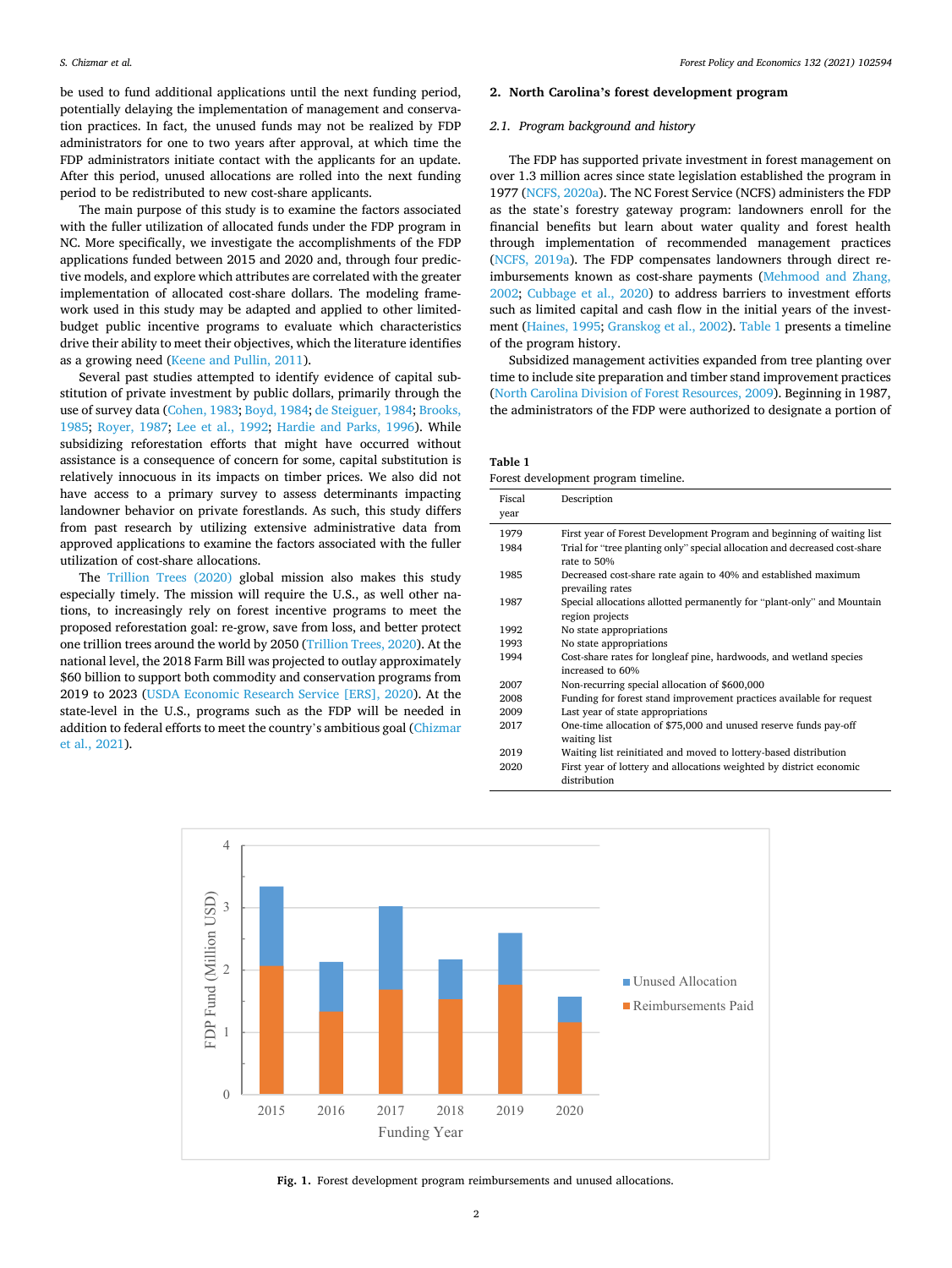the funding available for cost-share allocations to two special funds for activities (1) that include planting-only, and not site preparation or timber stand improvement, practices and (2) that are located in the mountain region of North Carolina ([North Carolina Division of Forest](#page-9-0)  [Resources, 2009\)](#page-9-0). Other projects not qualifying for the one of the two special funds listed above must compete within the general fund.

Further, the FDP's cost-share rate decreased from 60% to 40% in 1984 to serve more landowners. The FDP administrators later raised the cost-share rate back to 60% for higher priority species including longleaf and shortleaf pines and hardwoods. Fiscal year (FY) 1984–1985 also saw the inception of maximum "prevailing rates" which function as a practice- and region-specific cap on eligible cost-share reimbursements, based on market costs for services [\(North Carolina Division of Forest](#page-9-0)  [Resources, 2009](#page-9-0)).

The FDP, originally funded through a combination of general state appropriations and a tax on harvested wood products in NC, stopped receiving general state funding after FY 2008–2009, except for a payment of \$75,000 in 2016 used to fund the landowner projects on the waiting list [\(NCFS, 2019a](#page-9-0)). The timber assessment monies and unused slippage funds supply more than \$2 million annually on average for new projects (Table 2). Recently for the FY 2019–2020, the provider changed the winner selection method from on a first-come, first-served basis to random lotteries for each district in an attempt to more fairly distribute the limited budget [\(NCFS, 2019b\)](#page-9-0).

A 2009 FDP Continuation Review Report advised the program requires \$1.4 million in addition to the tax on wood products and unused slippage funds to assist all cost-share applicants [\(North Carolina Division](#page-9-0)  [of Forest Resources, 2009](#page-9-0)). The program is estimated to have substantial economic impact in the state economy. [Koesbandana \(2017\)](#page-8-0) estimated that the \$4.2 million spent jointly in 2012 by the government and private landowners increased total industry output by approximately \$12.5 million and total value added by almost \$7.5 million.

#### *2.2. Authorization and payment processes*

Annually, the FDP provides funds for new forest management projects while continuing to disburse payments for previously approved projects ([NCFS, 2019a](#page-9-0)). Landowners each year may apply for new management projects on at most 100 acres with a maximum reimbursement payment of \$10,000, regardless of practice or region [\(NCFS,](#page-8-0)  [2017\)](#page-8-0). Applications include characteristics relating to the landowner, location of forest, and management practice. Approved applications are allocated funds through one of three pools on two different cycle schedules: base, tree planting-only, and mountain. For example, for the FY 2019–2020, the enrollment period for projects paid through the base and mountain funds was March 4 to May 31, whereas the enrollment window for plant-only projects was August 19 to October 18 [\(NCFS,](#page-9-0)  [2019b\)](#page-9-0).

Projects in the mountain region of NC, as opposed to the piedmont and coastal plain regions, are funded through the mountain fund first ([Fig. 2](#page-3-0)). Landowners that apply for cost-share funds to cover tree-

#### **Table 2**

Forest development program annual budgets by fund (base, mountain, and plant-only).

| Fiscal year | Mountain<br>Base |          | Plant-only | Total             |
|-------------|------------------|----------|------------|-------------------|
|             | Million dollars  |          |            |                   |
| FY14-15     | 1.39             | 0.25     | 0.75       | 2.39              |
| FY15-16     | 0.98             | 0.25     | 0.75       | 1.98              |
| $FY16-17^a$ | 2.38             | $\Omega$ | 0          | 2.46 <sup>b</sup> |
| FY17-18     | 1.28             | 0.25     | 0.50       | 2.03              |
| FY18-19     | 1.16             | 0.25     | 0.75       | 2.16              |
| FY19-20     | 1.39             | 0.25     | 0.50       | 2.14              |

 $^{\rm a}$  All approved applications paid through base fund, no special allocations. b State appropriation of \$75,000.

planting activities only, not in combination with other management practices, are paid through the plant-only fund first. Site preparation and timber stand improvement projects located primarily in the coastal plain and piedmont regions of the state are paid through the base fund. However, all applications approved during the FY 2016–2017 were paid through the base fund only, in addition to the one-time payment of \$75,000 from the state, as there were no special allocations for mountain and plant-only projects that pay period (Table 2) [\(NCFS, 2016\)](#page-8-0).

Cost-share allocations for management activities are calculated by multiplying the number of acres requested in the application by the prevailing rate of the practice published annually by the NCFS by district and management intensity [\(NCFS, 2020b](#page-9-0)). Following application approval and allocation of cost-share funds, landowners have one to two years to complete the work featured in the application. Then, landowners must report the actual cost and acreage of the work once completed to the NCFS in the form of an invoice to receive a reimbursement. The addition of prevailing rates changed the reimbursement amount to the lesser of two options: (a) cost-share percentage multiplied by the consumer invoice or (b) the product of the cost-share percentage, unitary costs, and the treated acreage. Although infrequent, applicants that underestimate their needs may request additional funding from FDP administrators (i.e., landowners require a higher prevailing rate or would like to be reimbursed for more acres than included in the application).

# **3. Methodology**

## *3.1. Theoretical framework*

In this analysis, FDP administrators distribute cost-share allocations and reimbursements to applicants willing to expend upfront effort, or expenditures, to complete approved forest management practices. In past years, FDP cost-share allocations were not fully utilized within the same funding period, delaying approval of other applications for costshare funds, and thus the forest-based benefits that would have been produced if the cost-share funded activity would have been completed. This is in part due to project cancellations where the landowner does not follow-up with the FDP administrators for a reimbursement payment following project completion. Also, for finalized applications, reimbursements may be less than their allocations if (a) the landowner performed the work on fewer acres than originally approved and/or (b) the landowner paid a lower actual price than the prevailing rate set by the FDP administration at NCFS.

Project execution may vary by forest management practices, funding pool, region, landowner classification, cost-share rate, number of applied acres, year, and other factors. For example, burning activities may be more likely than other practices to be cancelled or not fully executed as the practice requires specific weather conditions and liability regulations ([Parajuli et al., 2019\)](#page-9-0). This may be further exacerbated for burning as well as other activities in applications with multiple applied practices (i.e., combinations of planting, site preparation, and timber stand improvement activities). Applications with multiple practices are generally funded through the base and mountains fund. Whereas applications paid through the plant-only fund are unique such that they only include tree planting activities not combined with other site improvement activities. Logistic regressions performed by [Cattaneo](#page-8-0)  [\(2003\)](#page-8-0) suggested that the likelihood of contract withdrawal from the Environmental Quality Incentive Program (EQIP) is significantly and positively related to the number of practices included in applications.

In addition, forests in the coastal plain and mountain regions generally require higher levels of management intensity than the piedmont region, due primarily to soil characteristics ([NCFS, 2020b](#page-9-0); [Chiz](#page-8-0)[mar et al., 2019](#page-8-0)). For instance, mechanical site preparation activities to keep seedlings above high-water tables may be more likely to be completed in the coastal plains than the other regions. Likewise, mechanized activities in the mountain region may be less likely to be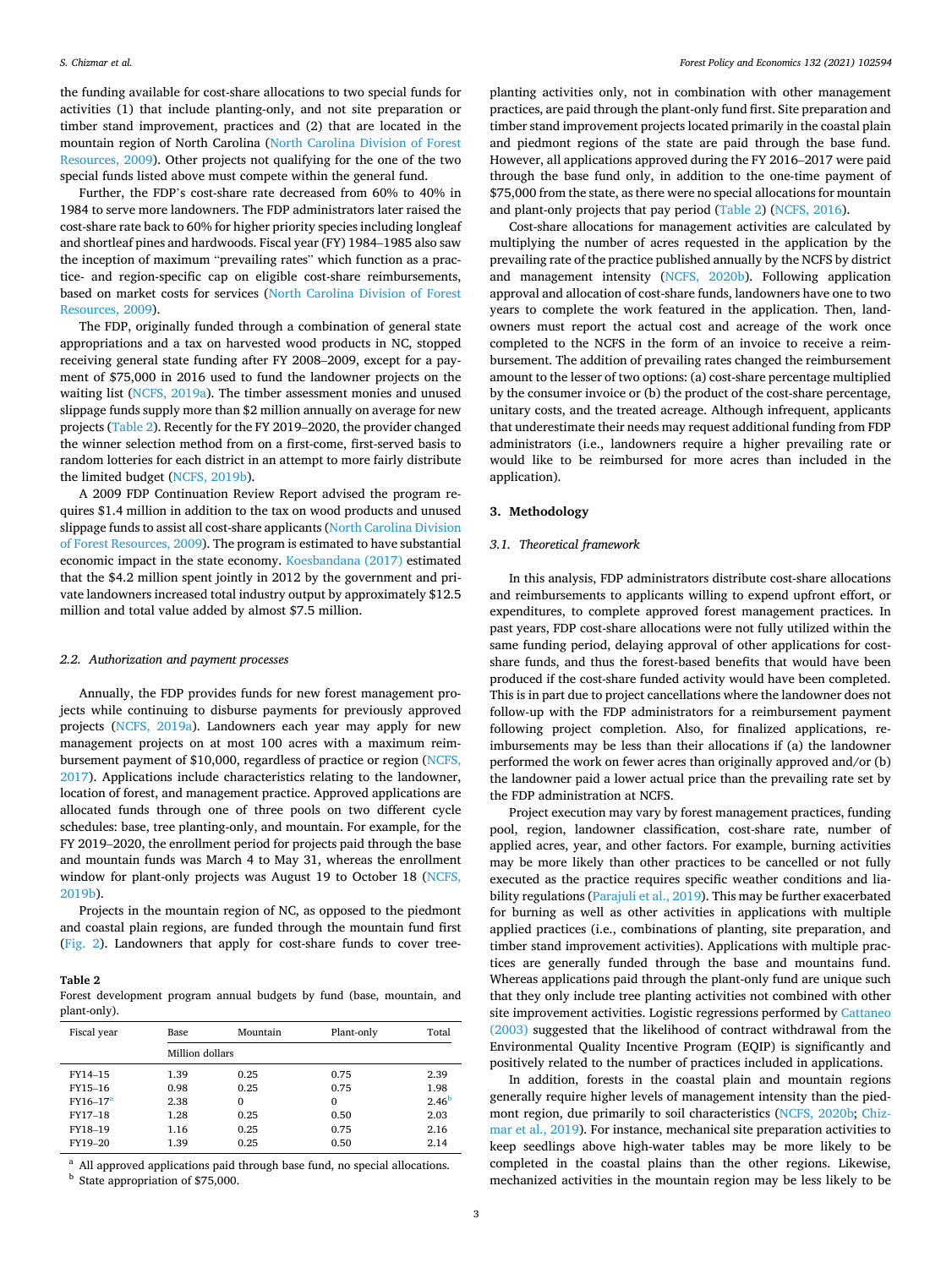<span id="page-3-0"></span>

**Fig. 2.** Map of North Carolina and its regions.

completed due to steep, rocky slopes. For this reason, prevailing rates vary by districts to reflect differing needs and site characteristics. However, these prevailing rates may be set too high for certain practices and/or locations, which could help explain the underuse of cost-share allocations. Many of the regional variables used by [Cattaneo \(2003\)](#page-8-0)  were significant determinants of cost-share program participation and practice withdrawal.

Furthermore, landowner classification as well as the number of acres featured in the application may help determine cost-share project completion. Non-corporate landowners owning less acres may have less access to technical knowledge [\(Butler et al., 2021\)](#page-8-0). Similarly, the number of acres included in an application may signify economies of scale. That is, that larger treatment acreages imply larger landholdings, which may be associated with greater levels of resources than landowners that apply for funding on fewer acres. Accordingly, forestry practices on larger tracts may attract lower costs per acre than treatments on smaller acreages, suggesting that they may be more likely to pay less than the established prevailing rates. [Cattaneo \(2003\)](#page-8-0) also found that the variables representing total farmland acreage and cropshare acreage were significantly and negatively related to application withdrawal.

Not to mention, practices with a higher cost-share rate may be more likely to be completed than activities with a lower rate, simply due to higher expected payouts. In the context of the FDP, this suggests that practices covered under the 40% cost-share rate may be less likely to be completed as specified in the application than practices covered under the alternative, higher cost-share rate of 60%. [Hardie and Parks \(1996\)](#page-8-0)  found the proportion of shared costs to be a significant, positive determinant in pine reforestation behavior on non-industrial private forestland.

The cost-share rate may also represent a landowner's ability to execute practices by species since the higher rate is associated with higher priority species (e.g., longleaf pine, wetland species, and hardwoods). Landowners that value conservation may be more willing to complete activities that protect higher priority forest ecosystem [\(Watson](#page-9-0)  [et al., 2013](#page-9-0)). Nonetheless, landowners that are profit-driven may be more willing to complete activities related to loblolly pine, which are covered under the 40% category, if they believe the additional costshare assistance is not enough to compete with the higher net revenues expected from loblolly pine production.

Finally, the FDP budget varies year to year depending on the tax

assessment on timber products and the realization of slippage funds from past years ([North Carolina Forest Service \[NCFS\], 2014;](#page-9-0) [NCFS,](#page-8-0)  [2015;](#page-8-0) [NCFS, 2016;](#page-8-0) [NCFS, 2017;](#page-8-0) [NCFS, 2018](#page-8-0); [NCFS, 2019b\)](#page-9-0). FY 2016–2017 is an outlier in the data since there were no special allocations and the State appropriated a one-time payment to landowners waiting for application approval. FY 2019–2020 is also significant in that it was the first funding period that allocated funds according to random lotteries for each fund in each of the 13 NCFS districts. Prior, applications were approved statewide on a first-come, first-served basis for each of the three funds, when available. It is reasonable to assume that funds distributed on a first-come, first-served basis favor applicants that are organized and have high access to knowledge of the program. For this reason, projects funded before FY 2019–2020 may have been more likely than those funded after the change to be completed.

# *3.2. Empirical models*

The models utilized in the literature to analyze private forest management build from foundations in microeconomics, investment theory, profit maximization and cost minimization, and utility theory ([Royer,](#page-9-0)  [1987; Sills and Abt, 2003\)](#page-9-0). Within these frameworks, landowners seek to maximize the net benefits produced from private forests subject to multiple constraints such as income and wealth, access to public incentives, and land characteristics including acreage. Past studies hypothesized that reforestation is influenced by market characteristics, management practice costs, nontimber values, and the availability of public programs ([Sills and Abt, 2003\)](#page-9-0).

[Cattaneo \(2003\)](#page-8-0) first recognized the potential implications of moral hazard throughout the cost-share reimbursement process for the federal EQIP. More specifically, [Cattaneo \(2003\)](#page-8-0) evaluated the impact of factors such as conservation practice, acreage, time, and cost-share percentage on the likelihood of withdrawal from an approved EQIP project. The study then estimated the impact of project withdrawal on net conservation benefits utilizing the EQIP allocation ranking system: an index of conservation practices ranked by their environmental benefits ([Catta](#page-8-0)[neo, 2003\)](#page-8-0).

We consequently assumed that the NCFS wishes to maximize the likelihood of funding applications that will be completed (finalized) with the full utilization of the initially allocated amount. In other words, the NCFS wishes to minimize slippage funds, the difference between reimbursement payments and approved allocations. We also interpret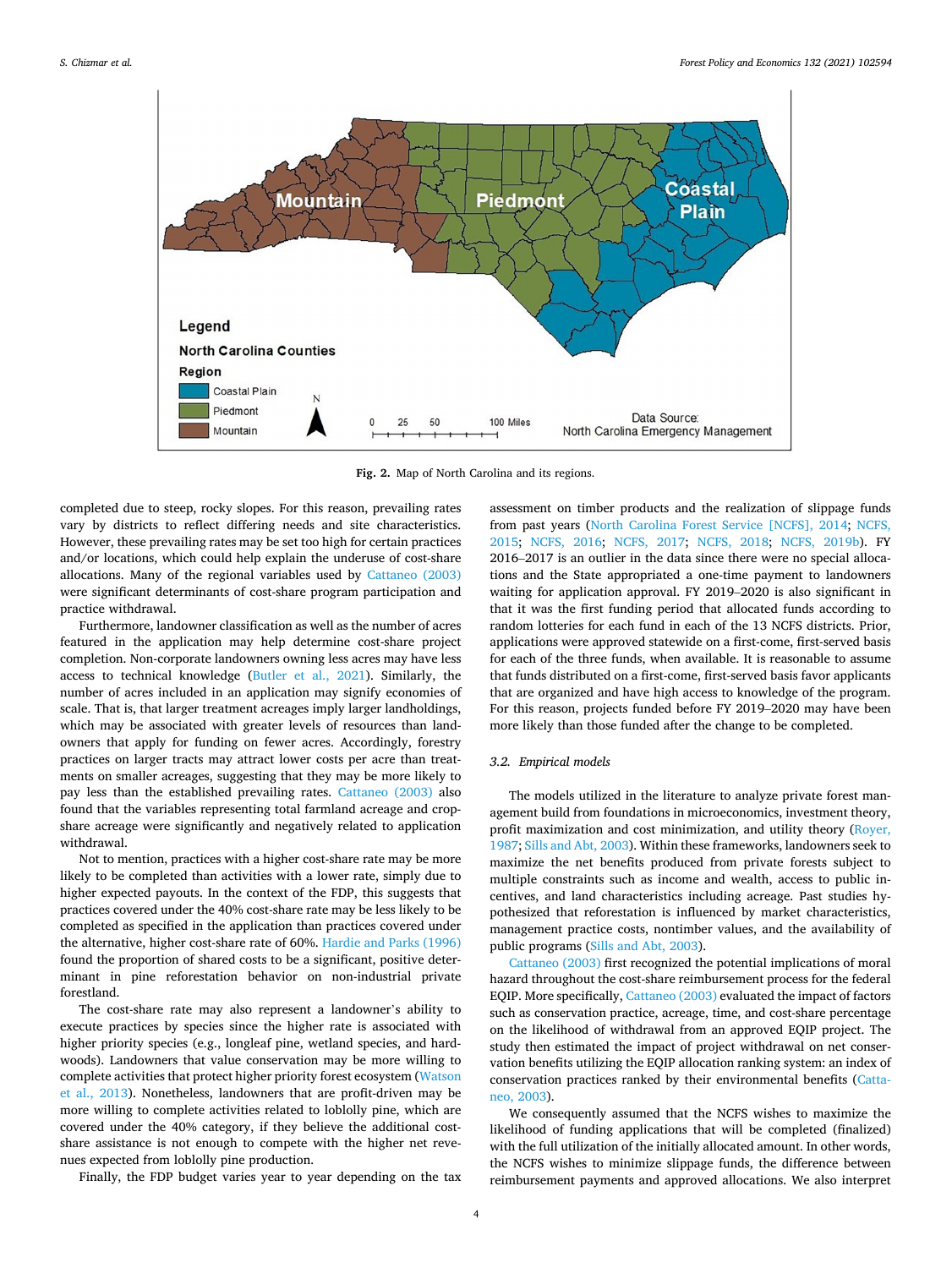this as the NCFS maximizing the use of the fund on the most acres of forestland parallel to [Cattaneo \(2003\)](#page-8-0) and the net benefits from payments for conservative projects under the EQIP.

We developed four models to examine characteristics that help explain the fuller allocation of cost-share payments. Model 1 assesses the propensity of completion of those who have signed up for and are given FDP funds within the approved time frame:

$$
prob(Finalized) = f(Z_i)
$$
 (1)

where  $Z_i$  is a vector of locational, ownership category, treatment, and fiscal year characteristics. All the variables included in *Zi* are described in Table 3. It is important to note that the practices in finalized applications may or may not have been completed as specified in the approved application, in terms of treated acreage and the associated per unit costs. The dependent variable in Model 1, *Finalized*, is a binary variable that equals 1 when an application status is completed or finalized and 0 otherwise.

Model 2 was formulated to capture the implementation rate, or extent of completion, of cost-share funded management practices:

$$
CS ratio = f(Z_i) \tag{2}
$$

The model relates the application characteristics to the ratio of actual reimbursements to original allocations. The implementation rate, denoted as *CSratio*, is influenced by the cost landowners were charged to complete approved practices and the number of acres to receive the treatment as allocations and reimbursements are the product of treatment acreage, unitary costs, and the cost-share rate.

The dependent variable in Model 2, *CSratio*, is a ratio bounded between 0 and 1, inclusive, which represents total cost-share reimbursements equal to or greater than their originally approved allocations. The ratio equals 0 for total cancellations where no reimbursement is paid, 1 for reimbursements that match their original

## **Table 3**

List of variables with descriptions.

| Variable         | Description                                                                                                                           |
|------------------|---------------------------------------------------------------------------------------------------------------------------------------|
| Dependent        |                                                                                                                                       |
| Finalized        | Binary variable: equals 1 when the status of an application is final, or<br>completed, and 0 for cancelled                            |
| <b>CSratio</b>   | The ratio of cost-share funds reimbursed to allocated funds, takes values<br>[0,1]                                                    |
| CostRatio        | The ratio of actual labor costs to NCFS prevailing rates, takes values [0,<br>4.671                                                   |
| AcreRatio        | The ratio of completed acres to applied acres, takes values [0.03, 10]                                                                |
| Independent      |                                                                                                                                       |
| Base             | Binary variable: equals 1 for applications paid through the base fund<br>and 0 for applications paid through special allocations      |
| Piedmont         | Binary variable: equals 1 for applications in the piedmont region and<br>0 for applications in the coastal plain and mountain regions |
| <b>MtnRegion</b> | Binary variable: equals 1 for applications in the mountain region and<br>0 for applications in the coastal plain and piedmont regions |
| NonCorp          | Binary variable: equals 1 for non-corporate landowners and 0 for<br>corporate landowners                                              |
| CShurn           | Binary variable: equals 1 for burning activities and 0 otherwise                                                                      |
| <b>CSshear</b>   | Binary variable: equals 1 for K-G, V-Blade/shearing activities and<br>0 otherwise                                                     |
| <b>CSbed</b>     | Binary variable: equals 1 for double-bedding activities and 0 otherwise                                                               |
| <b>CSchemSP</b>  | Binary variable: equals 1 for chemical site preparation activities and<br>0 otherwise                                                 |
| CSpine           | Binary variable: equals 1 for pine hand-planting activities and<br>0 otherwise                                                        |
| CScontain        | Binary variable: equals 1 for hand-planting of containerized longleaf<br>and 0 otherwise                                              |
| CSchem           | Binary variable: equals 1 for chemical release activities and 0 otherwise                                                             |
| <i>InAcre</i>    | Integer variable that is the log transformation of the number of acres<br>allocated cost-share funds                                  |
| CS40             | Binary variable: equals 1 for projects with 40% cost-share rate and 0 for                                                             |
|                  | projects with 60% cost-share rate                                                                                                     |
| Year             | Categorical variable: equals 1, 2, 3, 6 for projects funded in 2015,<br>2016, 2017 , 2020, respectively                               |

allocations, and values between 0 and 1 when an applicant received a reimbursement less than the allocation approved in the application.

Consequently, we developed Models 3 and 4 to separate the multiple influences, costs and acres, on the implementation rates of cost-share funded management practices. Model 3 regresses the application characteristics on the ratio of actual costs per acre to the approved prevailing rate, *CostRatio*:

$$
CostRatio = f(Z_i) \tag{3}
$$

The outcome variable in Model 3, *CostRatio*, is a ratio of the actual costs per practice, as reported in applicant invoices, to approved prevailing rates from finalized applications. *CostRatio* data had values between 0 (cancellations or work performed at no cost) and 4.67, inclusive. A value of 1 would suggest that a landowner paid the prevailing rate and those less (more) than 1 signify the landowner paid less (more) than the prevailing rate.

Likewise, Model 4 relates characteristics of applications to *AcreRatio*, the ratio of completed acres to approved acres:

$$
AcreRatio = f(Z_i) \tag{4}
$$

*AcreRatio*, is a ratio of the acreage completed by the applicant to the acreage originally approved in their application, taking values inclusively between 0 (cancellations) and 10.0. Landowners may request additional cost-share funding if they underestimate the acreage they are able to treat, this was the case with 36 applications. We only observed the outcome variables in Models 3 and 4 when applications are finalized as the FDP administrators are unaware of how practices are completed when applicants do not follow-up with an invoice.

## *3.3. Estimation methods*

In this study, we estimated Model 1 using the logit regression approach. We performed a fractional response regression, a quasilikelihood estimation approach first developed by [Papke and Wool](#page-9-0)[dridge \(1996\),](#page-9-0) to estimate Model 2. We estimated Models 3 and 4 via the tobit model approach in an attempt to separate the factors influencing actual reimbursement payments, the NCFS allocation/reimbursement strategy and the landowners' ability to execute management practices as approved by the NCFS. The tobit estimation method allows us to specify observations of cancelled applications, outcome variables with values of 0, as unobserved. Interestingly, Model 4 left-censored two fewer observations than Model 3 due to landowners reporting completion of activities at a cost of \$0 (i.e., the landowners performed the work themselves or were not charged for the service). We calculated robust standard error estimates, Huber-White sandwich estimates ([StataCorp,](#page-9-0)  [2019\)](#page-9-0), for each of the independent variables.

## *3.4. Data*

We obtained the data about FDP applications and reimbursements from the NCFS. The database provided by the NCFS included 8326 applications funded between 2015 and 2020. Application status is classified as either finalized ( $n = 6027$ ), cancelled ( $n = 1782$ ), or open ( $n =$ 517). We excluded open applications, leaving 7809 observations. We estimated each of the models excluding years with open applications, represented by *Year*  $= 4, 5, and 6$  in the study, to test for potential selection bias from purposefully excluding open application and robustness. Results from the restricted dataset, excludes funding years 2018–2020, were analogous to the dataset including observations from the last three funding years. [Table 4](#page-5-0) lists all variables along with their summary statistics and their expected relationships with the dependent variables in Models 1–4. We omitted the variable associated with handplanting of containerized longleaf pine seedlings, *CScontain*, after testing for multicollinearity among variables.

Of the 7809 finalized and cancelled applications, 1932 applications are funded in 2015; 1191 applications in 2016; 1440 applications in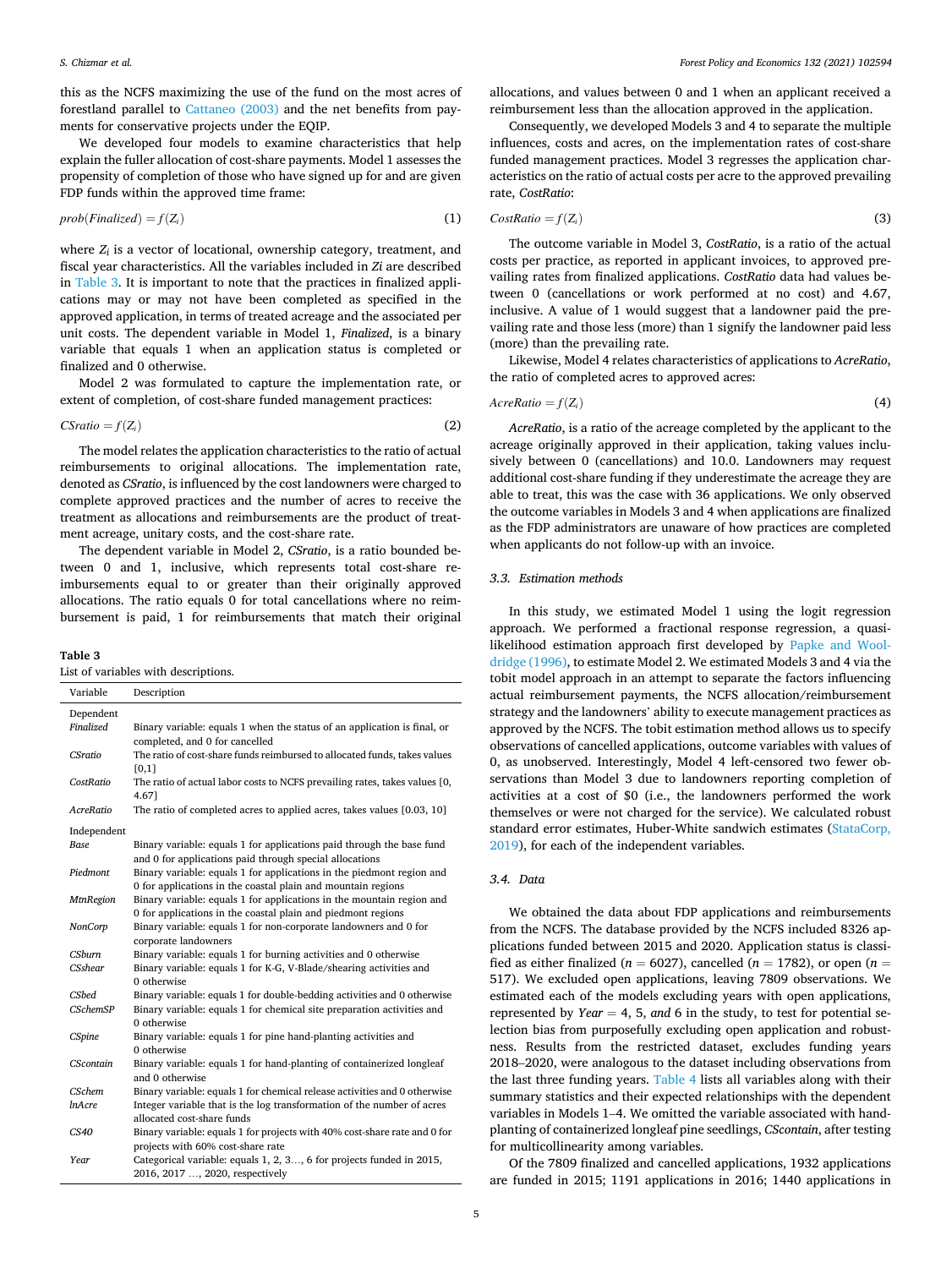#### <span id="page-5-0"></span>**Table 4**

Summary statistics of all variables and expected results of estimated coefficients for Models 1–4.

| Variable<br>dependent | Mean | Std.<br>dev. | Min          | Max          |          | <b>Expected results</b> |       |          |
|-----------------------|------|--------------|--------------|--------------|----------|-------------------------|-------|----------|
| Finalized (1)         | 0.77 | 0.42         | $\Omega$     | $\mathbf{1}$ |          |                         |       |          |
| CSratio (2)           | 0.61 | 0.36         | $\Omega$     | 1            |          |                         |       |          |
| CostRatio (3)         | 0.66 | 0.43         | $\Omega$     | 3.22         |          |                         |       |          |
| AcreRatio (4)         | 0.67 | 0.41         | $\mathbf{0}$ | 10           |          |                         |       |          |
| Independent           |      |              |              |              | (1)      | (2)                     | (3)   | (4)      |
| <b>Base</b>           | 0.71 | 0.46         | $\Omega$     | $\mathbf{1}$ | $(-)$    | (?)                     | (?)   | $(-)$    |
| Piedmont              | 0.64 | 0.48         | $\mathbf{0}$ | $\mathbf{1}$ | $(+)$    | (?)                     | (?)   | $^{(+)}$ |
| <b>MtnRegion</b>      | 0.12 | 0.32         | $\mathbf{0}$ | 1            | (?)      | (?)                     | (?)   | (?)      |
| NonCorp               | 0.87 | 0.34         | $\Omega$     | $\mathbf{1}$ | $(-)$    | (?)                     | $(+)$ | $(-)$    |
| CShırrn               | 0.06 | 0.24         | $\Omega$     | $\mathbf{1}$ | $(-)$    | (?)                     | (?)   | $(-)$    |
| <b>CSshear</b>        | 0.04 | 0.20         | $\mathbf{0}$ | $\mathbf{1}$ | (?)      | (?)                     | (?)   | (?)      |
| <b>CSbed</b>          | 0.03 | 0.18         | $\Omega$     | $\mathbf{1}$ | (?)      | (?)                     | (?)   | (?)      |
| <b>CSchemSP</b>       | 0.17 | 0.37         | $\Omega$     | $\mathbf{1}$ | (?)      | (?)                     | (?)   | (?)      |
| CSpine                | 0.40 | 0.49         | $\mathbf{0}$ | $\mathbf{1}$ | (?)      | (?)                     | (?)   | (?)      |
| <b>CScontain</b>      | 0.04 | 0.20         | $\Omega$     | 1            | (?)      | (?)                     | (?)   | (?)      |
| <b>CSchem</b>         | 0.05 | 0.22         | $\Omega$     | 1            | (?)      | (?)                     | (?)   | (?)      |
| <i>InAcre</i>         | 3.50 | 0.78         | $\mathbf{0}$ | 4.65         | $(+)$    | (?)                     | $(-)$ | $(+)$    |
| CS40                  | 0.94 | 0.23         | $\Omega$     | 1            | $(-)$    | (?)                     | (?)   | $(-)$    |
| Year <sup>a</sup>     | 3.13 | 1.68         | 1            | 6            | $^{(+)}$ | (?)                     | (?)   | $^{(+)}$ |

<sup>a</sup> Base value: Year = 6 (year 2020).

2017; 1187 applications in 2018; 1317 applications in 2019; and 742 applications in 2020. Applications, both finalized and cancelled, average 43 acres per applied practice. The six management practice variables featured in the models capture activities from 5893 applications. This includes 487 burning practices, 322 K-G Blade/shearing activities, 253 double-bedding practices, 1319 chemical release (site preparation) treatments, 3101 pine hand-planting practices, and 411 chemical release (timber stand improvement) treatments.

Reimbursements for 6783 applied practices are requested by noncorporate landowners. The remaining 1026 applications for forest management practices are associated with corporate landowners. Most applications are finalized or cancelled within the same funding period (*n* = 7712); however, 94 and 3 applied practices received a one-year and two-year extensions, respectively. Allocations for cancelled and finalized applications average \$1900 per applied practice, whereas payments for finalized applications are \$1583 per applied practice on average.

The mean of the dependent variable *Finalized* (0.77) indicates that on average, 77% of applications are completed or finalized and the remaining 23% are cancelled, whereas the mean of the dependent variable *CSratio* (0.61) suggests that on average, reimbursements amount to 61% of total allocations. Furthermore, the mean of the outcome variable *CostRatio* (0.66) suggests that on average, actual costs are less than the prevailing rates approved by the NCFS. Lastly, the mean of the dependent variable *AcreRatio* (0.67) implies that on average, 67% of approved acres receive the proposed treatments.

#### **4. Results**

## *4.1. Model 1: Logistic (finalized)*

We interpret the estimated coefficients for each of the independent variables in Model 1 as the relationship between the characteristics and finalized applications (Table 5). The following factors are positively associated with the likelihood of a funded application being finalized: piedmont and mountain regions; K-G Blade/shearing, double-bedding, chemical release (both site preparation and timber stand improvement), and pine hand-planting activities; and the applied acreage. Positive coefficients on binary variables signify the characteristics associated with values of 1 have higher probabilities than the alternative characteristics (values of 0) to be positively associated with the dependent variable. For example, positive coefficients on the piedmont and mountain region variables indicate that applications from the piedmont

| Table 5                            |  |
|------------------------------------|--|
| Regression results for all models. |  |

|                  | (1)        | (2)            | (3)        | (4)        |
|------------------|------------|----------------|------------|------------|
|                  | $Logit -$  | Fracreg logit- | Tobit A-   | Tobit B-   |
|                  | finalized  | CSratio        | CostRatio  | AcreRatio  |
| Base             | $-0.71***$ | $-0.38***$     | $-0.10***$ | $-0.11***$ |
|                  | (0.10)     | (0.05)         | (0.02)     | (0.02)     |
| Piedmont         | $0.47***$  | $0.26***$      | $0.08***$  | $0.10***$  |
|                  | (0.07)     | (0.05)         | (0.02)     | (0.02)     |
| <b>MtnRegion</b> | $0.29*$    | $-0.03$        | 0.00       | $0.05*$    |
|                  | (0.13)     | (0.07)         | (0.02)     | (0.02)     |
| NonCorp          | $-0.25**$  | $-0.23***$     | $-0.08***$ | $-0.06***$ |
|                  | (0.09)     | (0.05)         | (0.02)     | (0.02)     |
| CSburn           | $-0.97***$ | $-0.83***$     | $-0.28***$ | $-0.28***$ |
|                  | (0.12)     | (0.09)         | (0.04)     | (0.04)     |
| <b>CSshear</b>   | $0.42**$   | $0.39***$      | $0.10**$   | $0.07*$    |
|                  | (0.15)     | (0.10)         | (0.04)     | (0.03)     |
| <b>CSbed</b>     | $0.43**$   | $0.35**$       | 0.08       | 0.07       |
|                  | (0.16)     | (0.11)         | (0.04)     | (0.04)     |
| <b>CSchemSP</b>  | $0.76***$  | $0.38***$      | $0.10***$  | $0.15***$  |
|                  | (0.10)     | (0.06)         | (0.02)     | (0.02)     |
| CSpine           | $0.59***$  | $0.59***$      | $0.20***$  | $0.12***$  |
|                  | (0.08)     | (0.05)         | (0.02)     | (0.02)     |
| CSchem           | $0.47***$  | 0.00           | $-0.02$    | $0.13***$  |
|                  | (0.14)     | (0.08)         | (0.03)     | (0.03)     |
| <i>lnAcre</i>    | $0.43***$  | $0.28***$      | $0.09***$  | $0.10***$  |
|                  | (0.04)     | (0.02)         | (0.01)     | (0.01)     |
| CS40             | $-0.48***$ | $-0.48***$     | $-0.15***$ | $-0.10**$  |
|                  | (0.13)     | (0.09)         | (0.03)     | (0.03)     |
| 15.Year          | $-0.62***$ | $-0.50***$     | $-0.15***$ | $-0.12***$ |
|                  | (0.13)     | (0.07)         | (0.02)     | (0.02)     |
| 16.Year          | $-0.69***$ | $-0.49***$     | $-0.14***$ | $-0.12***$ |
|                  | (0.13)     | (0.07)         | (0.02)     | (0.02)     |
| 17.Year          | $-0.97***$ | $-0.67***$     | $-0.19***$ | $-0.21***$ |
|                  | (0.13)     | (0.07)         | (0.02)     | (0.02)     |
| 18.Year          | $-0.24$    | $-0.12$        | $-0.02$    | $-0.04*$   |
|                  | (0.14)     | (0.07)         | (0.02)     | (0.02)     |
| 19.Year          | $-0.10$    | $-0.06$        | $-0.01$    | $-0.00$    |
|                  | (0.13)     | (0.07)         | (0.02)     | (0.02)     |
| Constant         | $0.83***$  | $0.31*$        | $0.54***$  | $0.42***$  |
|                  | (0.23)     | (0.14)         | (0.05)     | (0.05)     |
| N                | 7809       | 7809           | 7809       | 7809       |

Standard errors in parentheses.

Binary alternative representations: special funds; coastal plain region; corporate landowners; other management practices; 60% cost-share rate.

Base year 2020: 20.Year or Year <sup>=</sup> 6. \* *<sup>p</sup><sup>&</sup>lt;* 0.05. \*\* *<sup>p</sup><sup>&</sup>lt;* 0.01. \*\*\* *<sup>p</sup><sup>&</sup>lt;* 0.001.

and mountains are more likely than applications from the coastal plain to be finalized.

Conversely, the subsequent characteristics are negatively correlated with the likelihood of a funded application being finalized: base-fund; non-corporate landowners; burning activities; 40% cost-share rate; and applications funded between 2015 and 2017. The negative sign on the variable *noncorp* implies that non-corporate landowners are less likely than corporate landowners to finalize applications. The 2018 and 2019 funding-year variables are not significantly different from the base year 2020. The magnitude of the marginal impacts on *finalized*, in absolute terms, range from 4% to 15% for the significant determinant variables [\(Table 6\)](#page-6-0). For instance, funding applications from the piedmont region, as opposed to the coastal plain, would increase the likelihood of completion by 7%, whereas applications paid through the basefund would decrease the probability by 11%.

## *4.2. Model 2: Fractional response regression (CSratio)*

The variables signifying the piedmont region, hand-planting of pine species, and the site preparation practices modeled outside of burning (K-G Blade/shear, double-bedding, and chemical release) are more likely than their respective alternatives to be related to applications that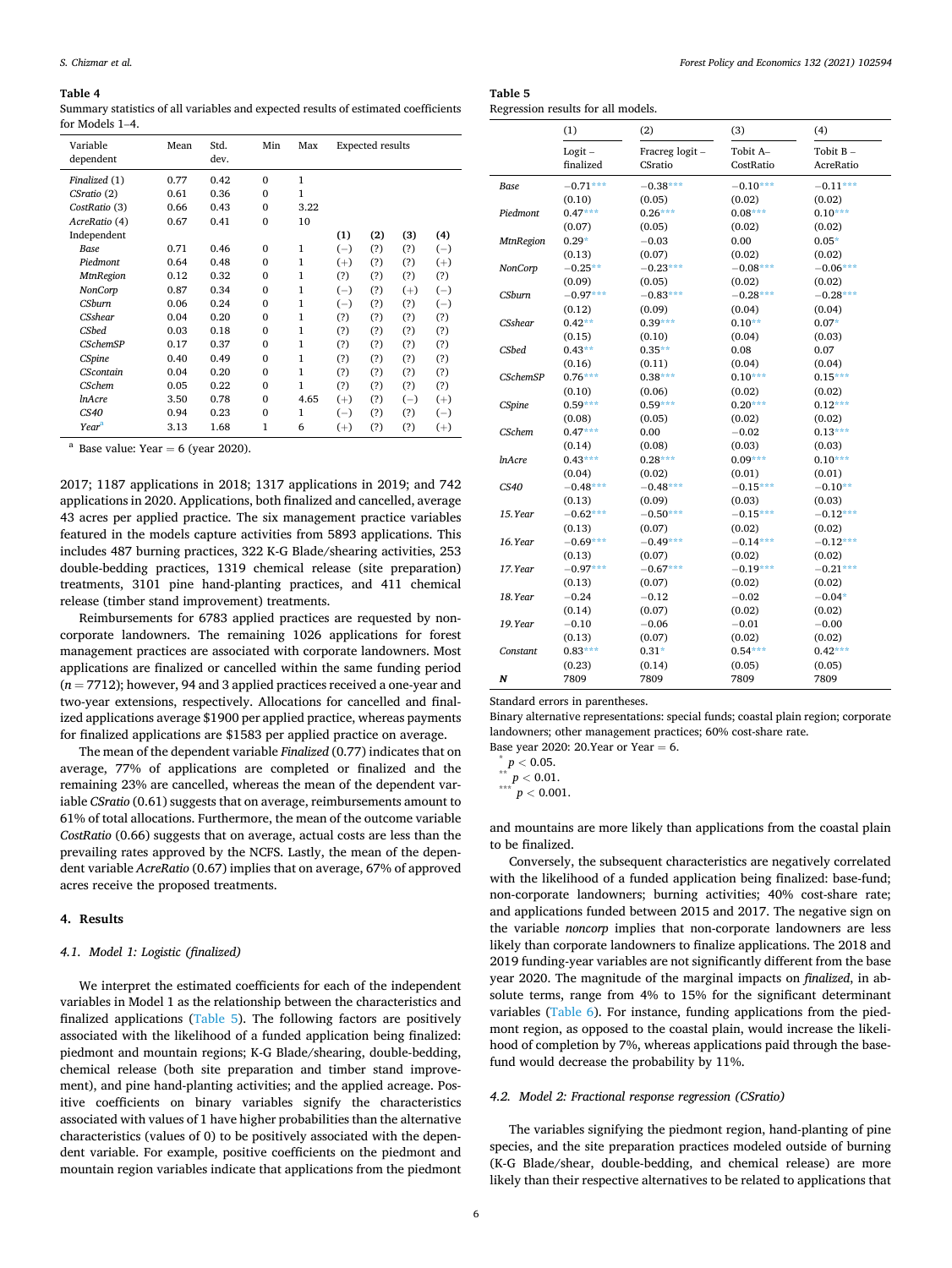#### <span id="page-6-0"></span>**Table 6**

Marginal analysis for Models (1) and (2).

|                  | (1)               | (2)                     |
|------------------|-------------------|-------------------------|
|                  | Logit - finalized | Fracreg logit - Csratio |
| Base             | $-0.11***$        | $-0.08***$              |
|                  | (0.01)            | (0.01)                  |
| Piedmont         | $0.07***$         | $0.06***$               |
|                  | (0.01)            | (0.01)                  |
| <b>MtnRegion</b> | $0.05*$           | $-0.01$                 |
|                  | (0.02)            | (0.02)                  |
| NonCorp          | $-0.04**$         | $-0.05***$              |
|                  | (0.01)            | (0.01)                  |
| <b>CSburn</b>    | $-0.15***$        | $-0.18***$              |
|                  | (0.02)            | (0.02)                  |
| <b>CSshear</b>   | $0.07**$          | $0.09***$               |
|                  | (0.02)            | (0.02)                  |
| CSbed            | $0.07**$          | $0.08**$                |
|                  | (0.03)            | (0.02)                  |
| <b>CSchemSP</b>  | $0.12***$         | $0.08***$               |
|                  | (0.02)            | (0.01)                  |
| CSpine           | $0.09***$         | $0.13***$               |
|                  | (0.01)            | (0.01)                  |
| <b>CSchem</b>    | $0.07***$         | 0.00                    |
|                  | (0.02)            | (0.02)                  |
| <i>InAcre</i>    | $0.07***$         | $0.06***$               |
|                  | (0.01)            | (0.01)                  |
| CS40             | $-0.08***$        | $-0.11***$              |
|                  | (0.02)            | (0.02)                  |
| 15.Year          | $-0.09***$        | $-0.11***$              |
|                  | (0.02)            | (0.01)                  |
| 16.Year          | $-0.10***$        | $-0.11***$              |
|                  | (0.02)            | (0.02)                  |
| 17.Year          | $-0.15***$        | $-0.15***$              |
|                  | (0.02)            | (0.02)                  |
| 18.Year          | $-0.03$           | $-0.03$                 |
|                  | (0.02)            | (0.02)                  |
| 19.Year          | $-0.01$           | $-0.01$                 |
|                  | (0.02)            | (0.01)                  |

Standard errors in parentheses. \* *<sup>p</sup><sup>&</sup>lt;* 0.05. \*\* *<sup>p</sup><sup>&</sup>lt;* 0.01. \*\*\* *<sup>p</sup><sup>&</sup>lt;* 0.001.

will be fully implemented ([Table 5\)](#page-5-0). The variable associated with the number of approved acres also is positively correlated with the dependent variable *CSratio*. On the other hand, the variables representing applications associated with the base fund; non-corporate landowners; burning for site preparation; a 40% cost-share rate; and the 2015, 2016, and 2017 funding years are all negatively related to *CSratio*. The variables signifying chemical release for timber stand improvement (*CSchem*) and the 2018 and 2019 funding years are insignificant moderators with respect to the base practice and year variables. The magnitude of the estimated marginal effects associated with the significant factors range from 5% to 18% in absolute terms (Table 6).

# *4.3. Model 3: Tobit (CostRatio)*

The variables associated with the piedmont region; K-G Blade/ shearing, chemical release (site preparation), and pine hand-planting activities; and the applied and allocated acreage are positively related to the ratio of realized unitary costs to the approved prevailing rates ([Table 5](#page-5-0)). Furthermore, the variables inversely related to *CSratio* are also negatively correlated with *CostRatio*: *Base*, *NonCorp*, *CSburn*, *CS*40, 15. *Year*, 16. *Year* and 17. *Year*. We interpret the coefficients estimated using the tobit approach similar to the results from ordinary least square regressions. To illustrate, an approved application from the piedmont region, as opposed to the coastal plain, increases the expected cost ratio by 0.08 or 8% ([Table 5](#page-5-0)). The estimated coefficients range in magnitude from 8% to 28% in absolute terms. The variables representing chemical release for timber stand improvement and applications funded in 2018 and 2019 are not significantly different from other forest management

practices and applications funded in 2020, respectively.

## *4.4. Model 4: Tobit (AcreRatio)*

Results from the tobit estimation of Model 4 suggest that *AcreRatio* is positively associated with the piedmont and mountain regions, chemical release activities (both site preparation and timber stand improvement), pine hand-planting practices, and applied acreage [\(Table 5\)](#page-5-0). In contrast, the completed: applied acre ratio is negatively related to the base fund, non-corporate landowners, burning treatments for site preparation, a 40% cost-share reimbursement rate, and the 2015, 2016, 2017, and 2018 funding years. In absolute terms, the values of the coefficients range from 4% to 28%. *CSshear*, *CSbed* and 19. *Year* are not significantly different from other management practices and the FY 2019–2020, respectively.

## *4.5. Pairwise comparison of cost-share practices*

[Table 7](#page-7-0) displays the results from testing the null hypothesis that the difference between the coefficients on the cost-share practice variables listed under the "Term 1" columns are not significantly different from the estimated coefficients on the practice variables listed under the "Term 2" column. Applications for burning site preparation activities are significantly less likely than applications featuring the other cost-share practices evaluated in the study to be finalized and fully utilize allocations. Meanwhile, K-G Blade/shearing and double-bedding site improvement activities are more likely than chemical release (TSI) treatments to fully implement allocations but less likely than pine handplanting practices. Interestingly, chemical release (SP) activities are more likely than chemical release (TSI) activities to be finalized and fully implemented. However, chemical (SP) practices are less likely than pine hand-planting practices to fully utilize allocations due to costs that are less than the prevailing rates on average. Lastly, pine hand-planting practices are more likely than chemical release (TSI) to fully utilize allocations and pay at the least the prevailing rate.

# **5. Discussion**

Activities that are funded through the FDP base fund include mainly site preparation and timber stand improvement activities in the coastal plain and piedmont regions. Base-funded applications may also include (1) planting practices when they are combined with other management activities and (2) practices in the mountain region (i.e., when there are no available resources in the mountain fund). Results from the estimated models suggest that practices funded through the base fund are less likely than those financed through special funds to be finalized and reimbursed as specified in the approved application, thus confirming our expectations. This could be due to the number of activities in each application since our results imply that site preparation (other than burning) and timber activities are positively associated with the probability of funding projects that will fully utilize their allocations, at least of the practices analyzed.

Our results also indicate that project applications located in the piedmont and mountain regions are more likely than those in the coastal plain to be finalized and executed on at least the applied acreage ([Table 5\)](#page-5-0). In contrast to our expectations, applications from the piedmont region are likely to include a higher implementation rate as well as a higher cost: prevailing rate ratio than those from the coastal plain. Projects from the mountain region are determined to be not significantly different than applications from the coastal plain in terms of the extent of project implementation and the ratio of realized costs to the approved prevailing rate. These findings may be due in part to soil and site characteristics typical in the different regions, although, future studies should explore additional factors that may explain these differences such as access to service foresters and providers.

In addition, our results confirm our expectations that non-corporate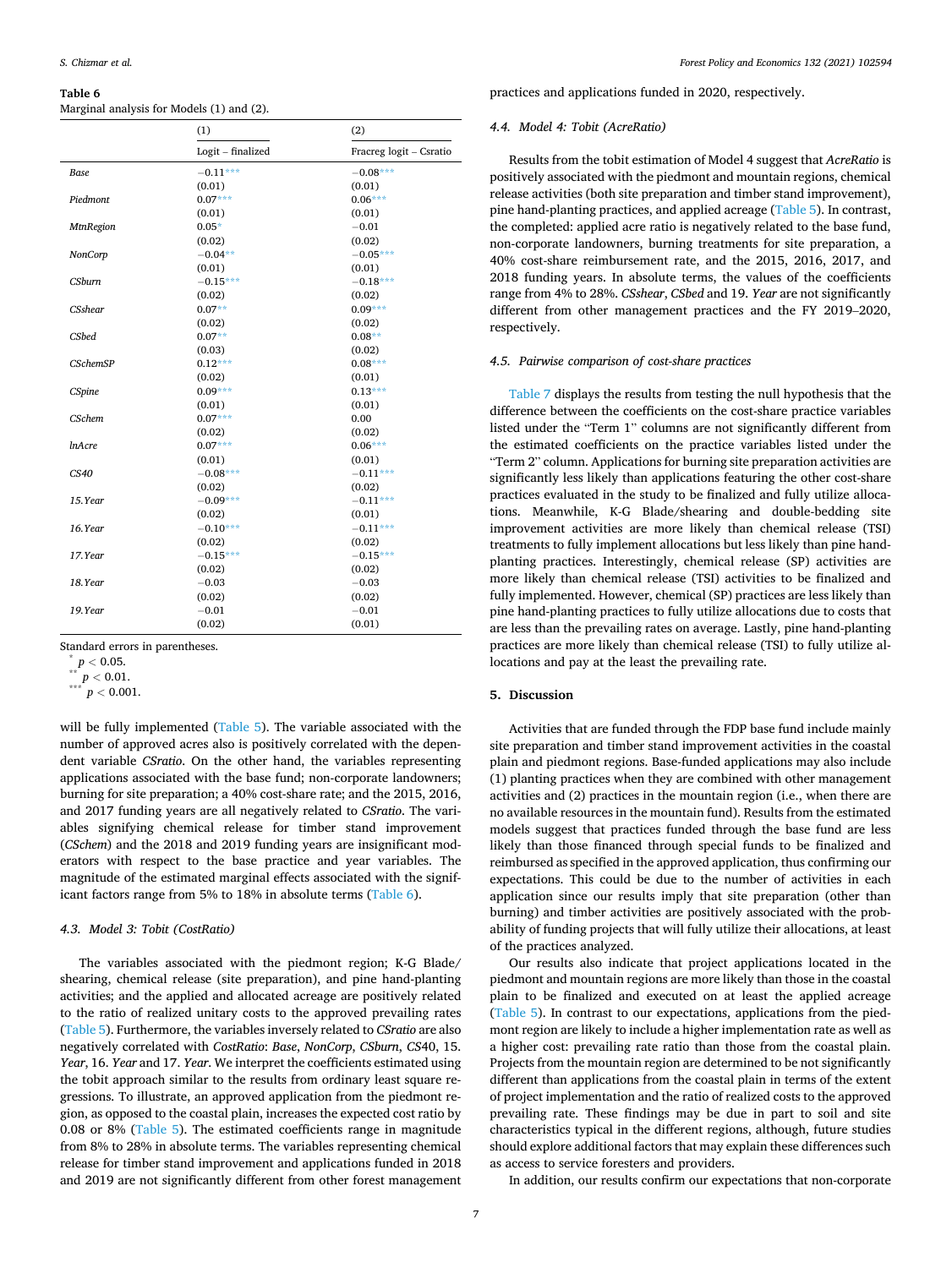#### <span id="page-7-0"></span>**Table 7**

| Term 2        | Model | Term 1            |                  |                  |                   |                 |  |  |
|---------------|-------|-------------------|------------------|------------------|-------------------|-----------------|--|--|
|               |       | CSburn            | CSshear          | CSbed            | CSchemSP          | CSpine          |  |  |
| CSshear       |       | $-0.22***(0.03)$  |                  |                  |                   |                 |  |  |
|               | 2     | $-0.27***$ (0.03) |                  |                  |                   |                 |  |  |
|               | 3     | $-0.39***$ (0.05) |                  |                  |                   |                 |  |  |
|               | 4     | $-0.35***(0.04)$  |                  |                  |                   |                 |  |  |
| CSbed         |       | $-0.22***(0.03)$  | 0.00(0.03)       |                  |                   |                 |  |  |
|               | 2     | $-0.26***(0.03)$  | 0.01(0.03)       |                  |                   |                 |  |  |
|               | 3     | $-0.36***(0.05)$  | 0.03(0.05)       |                  |                   |                 |  |  |
|               |       | $-0.35***(0.05)$  | 0.00(0.04)       |                  |                   |                 |  |  |
| CSchem-SP     |       | $-0.27***(0.02)$  | $-0.05*(0.02)$   | $-0.05(0.03)$    |                   |                 |  |  |
|               | 2     | $-0.27***$ (0.02) | 0.00(0.02)       | $-0.01(0.02)$    |                   |                 |  |  |
|               | 3     | $-0.38***(0.04)$  | 0.01(0.03)       | $-0.02(0.04)$    |                   |                 |  |  |
|               |       | $-0.42***(0.03)$  | $-0.07*(0.03)$   | $-0.07(0.04)$    |                   |                 |  |  |
| <b>CSpine</b> |       | $-0.25***(0.02)$  | $-0.03(0.02)$    | $-0.03(0.03)$    | 0.03(0.02)        |                 |  |  |
|               | 2     | $-0.31***$ (0.02) | $-0.04*(0.02)$   | $-0.05*(0.02)$   | $-0.05***(0.01)$  |                 |  |  |
|               | 3     | $-0.48***$ (0.04) | $-0.09**$ (0.03) | $-0.12**$ (0.04) | $-0.10***$ (0.02) |                 |  |  |
|               |       | $-0.40***$ (0.03) | $-0.04(0.03)$    | $-0.04(0.04)$    | 0.03(0.02)        |                 |  |  |
| CSchem        |       | $-0.23***(0.02)$  | $-0.01(0.03)$    | $-0.01(0.03)$    | $0.05*(0.02)$     | 0.02(0.02)      |  |  |
|               | 2     | $-0.18***$ (0.02) | $0.09**$ (0.03)  | $0.08**$ (0.03)  | $0.08***(0.02)$   | $0.13***(0.02)$ |  |  |
|               | 3     | $-0.26***(0.04)$  | $0.13**$ (0.04)  | $0.10*(0.04)$    | $0.12***(0.03)$   | $0.22***(0.03)$ |  |  |
|               |       | $-0.41***$ (0.04) | $-0.06(0.04)$    | $-0.06(0.04)$    | 0.01(0.03)        | $-0.01(0.03)$   |  |  |

Standard errors in parentheses,  $* p < 0.05$ ,  $** p < 0.01$ ,  $** p < 0.001$ .

landowners, including individuals, estates, trusts, and LLC., are less likely than corporate landowners to finalize their applications and receive full reimbursements. Some state program administrators argue that corporations should not receive financial assistance (Chizmar et al., [2021\)](#page-8-0); further, corporate landowners with extensive forestland acreage may not be as attracted to apply for cost-share assistance for activities on at most 100 acres or which total to at most \$10,000 per year. Conversely, others advocate for the inclusion of corporations in programs similar to the FDP which has been funded solely through the forest industry for the last several years [\(Thomas and Zaporozhets, 2017](#page-9-0)).

In contrast to our expectations, our estimations of Model 3 indicate that non-corporate landowners are more likely than corporations to pay a cost lower than the prevailing rate. While lowering the prevailing rates is a potential remedy to align reimbursements with their allocations as well as spread the limited funds across more applications, the action may also negatively influence the execution of cost-share practices, in terms of acreage. The FDP administrators may want to assess the rates or payments non-corporate landowners are willing to accept before canceling or not fully executing a cost-share application as these landownerships constitute the majority of private forestland in NC [\(Oswalt](#page-9-0)  [et al., 2019\)](#page-9-0).

Furthermore, we attempted to control for economies of scale through the inclusion of an acre variable. Similar to our hypothesized relationships, the results suggest that higher acreage is correlated with a higher propensity of project completion and reimbursements that align with their allocations. A survey of the landowners in the data set could provide the information needed to estimate models which control for total landholdings and access to specialized knowledge and labor. This would help the FDP administrators understand elements related to economies of scale that lead to discrepancies between non-corporate and corporate landowners.

Burning practices are the only activities included in the study that are negatively related to each of the four dependent variables. Burning for site preparation was also found to be statistically different from the other practice variables (Table 7). Prescribed burning in forest management, when done under improper conditions, carries the risk of harm and danger to the forest, nearby properties and structures, and human lives. Poor weather conditions for a controlled burn and a lack of capacity to safely apply fire has been documented in the literature to impede implementation of controlled burning ([Parajuli et al., 2019\)](#page-9-0).

Similarly, activities with a 40% cost share rate are less likely than activities with a 60% cost-share rate to be completed as specified in the

application, as we expected to be the case. The 40% cost-share rate primarily includes loblolly pine activities, whereas the 60% cost-share rate incentivizes management of higher priority species: longleaf pine, shortleaf pine, hardwoods, and wetland species. Conifers in NC typically perform better than hardwood species on lower-quality soils such as those common in the coastal plain [\(Megalos et al., 2019](#page-8-0)). The performance and economic returns of different species relative to soil characteristics and required management could help explain this discrepancy. Landowner objectives and preferences may also help account for differences in the execution of activities related to various tree species.

Counter to our expectation, the year variables representing 2015, 2016, and 2017 are associated with a lower probability than those in 2020 of funding finalized applications that fully implement their allocation. The 2018 funding year applications are also less likely than those funded in 2020 to be completed on all applied acres. In addition to year effects, the negative value of the coefficients may indicate that applications funded on a first-come, first-served basis are less likely than those funded through the lottery system to be finalized and fully utilize the allocated funds. The literature recognizes the importance of allocation decision-making in public incentives for conservation; however, it is divided over which method is most efficient in maximizing environmental and economic benefits ([Cattaneo, 2003;](#page-8-0) [Kilgore et al., 2007](#page-8-0); [Perez, 2008](#page-9-0)).

# **6. Conclusion**

Since 1978, the NC FDP program continues to attract more demand for funds than can be supplied by the wood products tax assessment in NC. Program administrators are interested in adapting the program to maximize the number of acres subsidized within the present budget constraints. For the FY 2019–2020, FDP administrators began weighting allocations to districts in NC according to their contributions to the tax assessment on harvested wood products and selecting prospective applications through lottery systems (one in each district). This study provides observations on application characteristics such as location, ownership classification, and management practice to aid program administrators in decision-making and adaptive management.

Our results suggest that the following characteristics increase the likelihood of funding activities that will be completed on all intended acres and at costs that are at least the prevailing rates: the piedmont region, K-G Blade/shearing activities, chemical release (site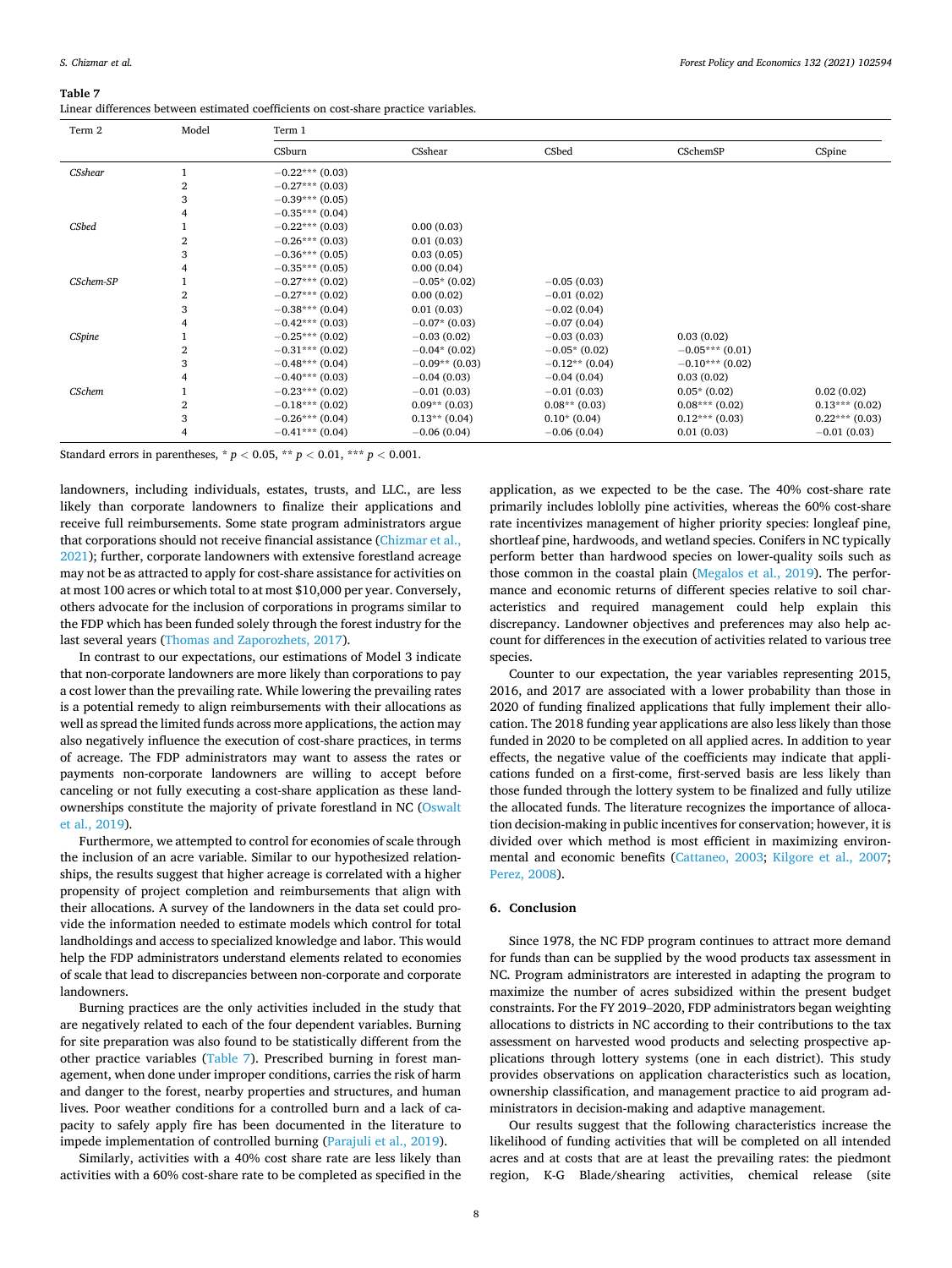<span id="page-8-0"></span>preparation) treatments, pine hand-planting practices, and larger applied acreages. Conversely, findings from the four estimated models indicate that projects associated with the following factors are expected to have lower rates of completion and implementation due to costs less than the prevailing rate and fewer completed than applied acres: base fund, non-corporate landowners, burning practices (site preparation), activities with a 40% cost-share rate, and applications funded between 2015 and 2017.

Nations around the world have enacted policies that support the production of environmental goods and services since the environmental movement of the 20th century. Accordingly, governments and donor institutions require greater attention and understanding of the effects of these programs for accountability and adaptive management purposes. Program evaluations of incentive policies, such as the analysis performed in this study on underused cost-share funds, provide frameworks for assessing the performance of the program, which is especially crucial under a constrained budget situation (Keene and Pullin, 2011). The forest cost-share programs of the U.S. South have traditionally acted as model policies for the nation (Mehmood and Zhang, 2002). The analysis performed in this study may be also applied to evaluate other public incentive programs, especially those that do not have access to socioeconomic data as well as resources to implement a primary survey.

This study has some notable caveats worth discussing. The research outlined in this paper is specific to the North Carolina FDP and may not be generalizable to all incentive programs. The program administrators of the FDP maintain rich datasets, much of which was made available to the study investigators. Incentive programs in other jurisdictions, whether local, state, regional, or federal, may not offer such detailed historical data, preventing replication of our methodology. Furthermore, the fund allocation problem we analyze may not be a concern to administrators of governmental programs that allocate benefits according to a different strategy.

Consequently, future research should include a survey of cost-share program participants to determine if the FDP induces forest management and how the program impacts wood supply and markets, if at all. A subsequent analysis should group applied practices by application and landowner, if possible, to control for repeat applicants. That would also allow us to isolate the effect of landowners applying for more than one practice in order to model their ability to execute each additional costshare funded practice with respect to the region of the application, treatment characteristics, and fiscal year.

#### **Funding**

This research did not receive any specific grant from funding agencies, but it was supported in part by the U.S. Department of Agriculture, Forest Service (Frey's official time).

#### **Declaration of Competing Interest**

We, all authors, declare that there is no conflict of interests regarding the publication of this paper in Forest Policy and Economics. The findings and conclusions in this publication are those of the authors and should not be construed to represent any official USDA or U.S. Government determination or policy.

#### **Acknowledgements**

We would like to thank reviewers whose comments substantially improve this paper. We would also like to thank the administrators of the Forest Development Program at the North Carolina Forest Service for granting us access to their database and for their vital insight.

#### **References**

- [Boyd, R., 1984. Government support of nonindustrial production: the case of private](http://refhub.elsevier.com/S1389-9341(21)00200-8/rf0005) [forests. South. Econ. J. 51 \(1\), 89](http://refhub.elsevier.com/S1389-9341(21)00200-8/rf0005)–107.
- [Brooks, D.J., 1985. Public policy and long-term timber supply in the south. For. Sci. 31](http://refhub.elsevier.com/S1389-9341(21)00200-8/rf0010)  [\(2\), 342](http://refhub.elsevier.com/S1389-9341(21)00200-8/rf0010)–357.
- [Butler, B.J., Butler, S.M., Caputo, J., Dias, J., Robillard, A., Sass, E.M., 2021. Family](http://refhub.elsevier.com/S1389-9341(21)00200-8/rf0015) [forest ownerships of the United States, 2018: results from the USDA Forest Service,](http://refhub.elsevier.com/S1389-9341(21)00200-8/rf0015)  [National Woodland Owner Survey. Gen. Tech. Rep. NRS-199. U.S. Department of](http://refhub.elsevier.com/S1389-9341(21)00200-8/rf0015)  [Agriculture, Forest Service, Northern Research Station, Madison, WI, p. 52.](http://refhub.elsevier.com/S1389-9341(21)00200-8/rf0015)
- Cattaneo, A., 2003. The pursuit of efficiency and its unintended consequences: contract withdrawals in the environmental quality incentives program. Rev. Agric. Econ. 25 (2), 449–469. Retrieved from. [https://www-jstor-org.prox.lib.ncsu.edu/stable/pdf/](https://www-jstor-org.prox.lib.ncsu.edu/stable/pdf/1349848.pdf?refreqid=excelsior%3A88476d0d54358c58ccaec3c844afdf84)  1349848.pdf?refreqid=[excelsior%3A88476d0d54358c58ccaec3c844afdf84](https://www-jstor-org.prox.lib.ncsu.edu/stable/pdf/1349848.pdf?refreqid=excelsior%3A88476d0d54358c58ccaec3c844afdf84) (last accessed Aug. 2020).
- Chizmar, S., Cubbage, F., Castillo, M., Sills, E., Abt, R., Parajuli, R., 2019. An economic assessment of silvopasture systems in the Coastal Plain of North Carolina. P. 51–59. In: Brandeis, C., Hodges, D.G., Poudyal, N. (Eds.), Forest Resource Economics in Transition: Traditional and Emerging Markets. U.S. Department of Agriculture [USDA] Forest Service, Southern Research Station, Asheville. Retrieved from. [https://www.isfre.msstate.edu/docs/2018\\_proceedings.pdf#page](https://www.isfre.msstate.edu/docs/2018_proceedings.pdf#page=58)=58 (last accessed Aug. 2021).
- Chizmar, S.J., Parajuli, R., Bardon, R., Cubbage, F., 2021. State cost-share programs for forest landowners in the southern United States: a review. J. Forest. 119 (2), 177–195. <https://doi.org/10.1093/jofore/fvaa054>.
- [Cohen, M.A., 1983. Public cost-share programs and private investment in forestry in the](http://refhub.elsevier.com/S1389-9341(21)00200-8/rf0035)  [south. In: Paper Presented at the Proceedings of the Symposium of Nonindustrial](http://refhub.elsevier.com/S1389-9341(21)00200-8/rf0035)  [Private Forests, April 19](http://refhub.elsevier.com/S1389-9341(21)00200-8/rf0035)–20. Print, USA.
- [Cubbage, F.W., McGinley, K.A., Arbogast, T., 2020. Chapter 4: Taxation and other](http://refhub.elsevier.com/S1389-9341(21)00200-8/rf0040) [economic strategies that affect the sustainable management of forests \(Indicator 7\).](http://refhub.elsevier.com/S1389-9341(21)00200-8/rf0040)  [In: McGinley, K.A., Cubbage, F.W. \(Eds.\), 2020. Legal, institutional, and economic](http://refhub.elsevier.com/S1389-9341(21)00200-8/rf0040)  [editors of forest conservation and sustainable management in the United States:](http://refhub.elsevier.com/S1389-9341(21)00200-8/rf0040)  [analyzing criterion 7 of the Montreal Process criteria and indicators framework](http://refhub.elsevier.com/S1389-9341(21)00200-8/rf0040) [\[Gen. tech. rep. IITF-GTR-52\]. USDA Forest Service, International Institute of](http://refhub.elsevier.com/S1389-9341(21)00200-8/rf0040) [Tropical Forestry, Rio Piedras, PR, pp. 59](http://refhub.elsevier.com/S1389-9341(21)00200-8/rf0040)–88, 174 p. Print.
- [de Steiguer, J.E., 1984. Impact of cost-share programs on private reforestation](http://refhub.elsevier.com/S1389-9341(21)00200-8/rf0045)  [investment. For. Sci. 30 \(3\), 697](http://refhub.elsevier.com/S1389-9341(21)00200-8/rf0045)–704.
- [Frey, G.E., Kallayanamitra, C., Wilkens, P., James, N.A., 2021. Indicator 6.27: revenue](http://refhub.elsevier.com/S1389-9341(21)00200-8/rf0050)  [from forest-based environmental services. In: Robertson, G. \(Ed.\), National Report](http://refhub.elsevier.com/S1389-9341(21)00200-8/rf0050)  on Sustainable Forests—[2020. USDA Forest Service, Washington, DC \(In press\).](http://refhub.elsevier.com/S1389-9341(21)00200-8/rf0050)
- Granskog, J.E., Haines, T., Greene, J.L., Doherty, B.A., Bick, S., Haney Jr., H.L., Spink, J. J., 2002. Chapter 8: policies, regulations, and laws. In: Wear, D.N., Greis, J.G. (Eds.), Southern Forest Resource Assessment [Gen. Tech. Rep. SRS-53]. USDA Forest Service, Southern Research Station, Asheville. Retrieved from. [https://www.srs.fs.fe](https://www.srs.fs.fed.us/sustain/report/pdf/chapter_08e.pdf)  [d.us/sustain/report/pdf/chapter\\_08e.pdf](https://www.srs.fs.fed.us/sustain/report/pdf/chapter_08e.pdf) (last accessed Aug. 2020).
- Haines, T., 1995. Federal and State Forestry Cost-Share Assistance Programs: Structure, Accomplishments, and Future Outlook [Research Paper S0–295]. USDA Forest Service, Southern Forest Experiment Station, New Orleans. Retrieved from. [http](https://www.srs.fs.usda.gov/pubs/rp/rp_so295.pdf)  [s://www.srs.fs.usda.gov/pubs/rp/rp\\_so295.pdf](https://www.srs.fs.usda.gov/pubs/rp/rp_so295.pdf) (last accessed June 2019).
- Hajkowicz, S., Collins, K., 2009. Measuring the benefits of environmental stewardship in rural landscapes. Landsc. Urban Plan. 93 (2), 93-102. Retrieved from. https:// [sciencedirect.com/science/article/pii/S0169204609001170](https://www.sciencedirect.com/science/article/pii/S0169204609001170) (last accessed July 2020).
- [Hardie, I.W., Parks, P.J., 1996. Program enrollment and acreage response to](http://refhub.elsevier.com/S1389-9341(21)00200-8/rf0070)  [reforestation cost-sharing programs. Land Econ](http://refhub.elsevier.com/S1389-9341(21)00200-8/rf0070)*.* 72 (2), 248–260.
- Keene, M., Pullin, A.S., 2011. Realizing an effectiveness revolution in environmental management. J. Environ. Manag. 92 (9), 2130-2135. Retrieved from. https:// [sciencedirect.com/science/article/pii/S0301479711001010](https://www.sciencedirect.com/science/article/pii/S0301479711001010) (last accessed July 2020).
- Kilgore, M.A., Greene, J.L., Jacobson, M.G., Straka, T.J., Daniels, S.E., 2007. The influence of financial incentive programs in promoting sustainable forestry on the Nation's family forests. J. Forest. 197–199. Retrieved from. [https://search-proques](https://search-proquest-com.prox.lib.ncsu.edu/docview/220797517?pq-origsite=summon)  [t-com.prox.lib.ncsu.edu/docview/220797517?pq-origsite](https://search-proquest-com.prox.lib.ncsu.edu/docview/220797517?pq-origsite=summon)=summon (last accessed Feb. 2020).
- Koesbandana, S., 2017. Analysis of Forest Development Program Impacts on North Carolina's Economy in 2012 [Technical Report]. North Carolina State University, Raleigh. Retrieved from.<https://repository.lib.ncsu.edu/handle/1840.20/34360> (last accessed Jan. 2019).
- [Lee, K.L., Kaiser, H.F., Alig, R.J., 1992. Substitution of public for private funding in](http://refhub.elsevier.com/S1389-9341(21)00200-8/rf0090)  [planting southern pine. South. J. Appl. For. 16 \(4\), 204](http://refhub.elsevier.com/S1389-9341(21)00200-8/rf0090)–208.
- Megalos, M., Hamilton, R., Lambert, C., 2019, January 18. Forest Land Enhancement Practices in North Carolina. NC State Extension. Retrieved from. [https://content.ces.](https://content.ces.ncsu.edu/forest-land-enhancement-practices-in-north-carolina)  [ncsu.edu/forest-land-enhancement-practices-in-north-carolina](https://content.ces.ncsu.edu/forest-land-enhancement-practices-in-north-carolina) (last accessed December 2020).
- Mehmood, S.R., Zhang, D., 2002. Causes for continuation of state cost-share programs for nonindustrial private forest landowners. For. Sci. 48 (3), 471–478. Retrieved from. <https://academic.oup.com/forestscience/article/48/3/471/4617474>(last accessed June 2019).
- [NCFS, 2015, July 1. Forest Development Program \(FDP\) FY2015](http://refhub.elsevier.com/S1389-9341(21)00200-8/rf0105)–16 Budget Summary. [NCFS. Print.](http://refhub.elsevier.com/S1389-9341(21)00200-8/rf0105)
- [NCFS, 2016, July 1. Forest Development Program \(FDP\) FY2016](http://refhub.elsevier.com/S1389-9341(21)00200-8/rf0110)–17 Budget Summary. [NCFS. Print.](http://refhub.elsevier.com/S1389-9341(21)00200-8/rf0110)
- [NCFS, 2017, May 1. Forest Development Program \(FDP\) FY2017](http://refhub.elsevier.com/S1389-9341(21)00200-8/rf0115)–18 Budget Summary. [NCFS. Print.](http://refhub.elsevier.com/S1389-9341(21)00200-8/rf0115)
- [NCFS, 2018, May 1. Forest Development Program \(FDP\) FY2018](http://refhub.elsevier.com/S1389-9341(21)00200-8/rf0120)–19 Budget Summary. [NCFS. Print.](http://refhub.elsevier.com/S1389-9341(21)00200-8/rf0120)